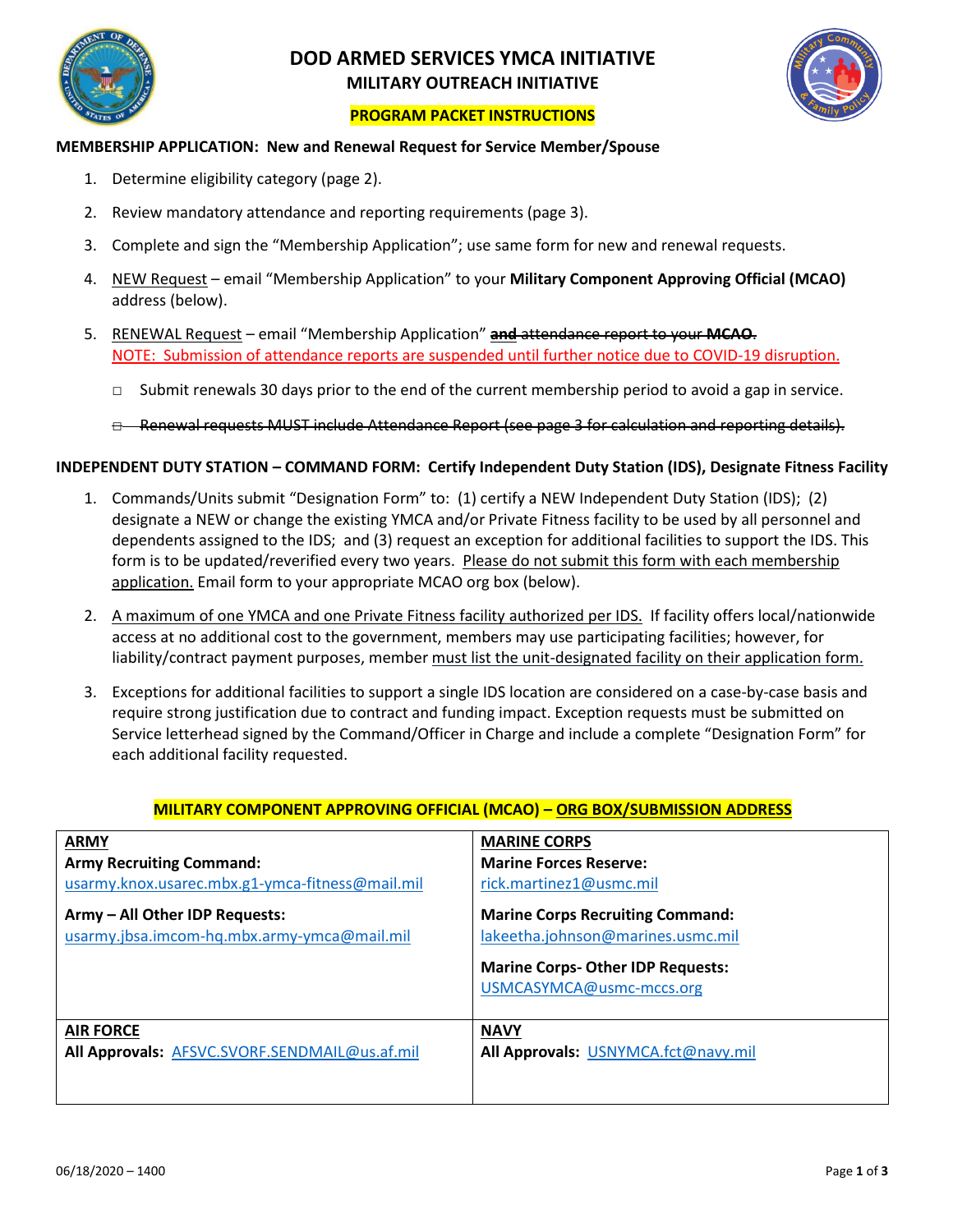

# **DOD ARMED SERVICES YMCA INITIATIVE MILITARY OUTREACH INITIATIVE**



## **ELIGIBILITY CATEGORIES AND CRITERIA**

Service member must be on **Title 10** orders with at least **six months** remaining as of the signature date on the application form and meet all criteria in one of the following categories:

## **CATEGORY 1: ACTIVE DUTY \*Independent Duty Personnel (IDP)**

- □ I am assigned to a Service-designated Independent Duty Station that is not at or near a free or Serviceprovided fitness facility; AND
- □ I require a single-person membership or my family resides with me and I require a family membership. Only one membership type (single or family) authorized.

*\* Category 1 includes National Guard and Reserve members on Title 10 IDP assignment.*

## **CATEGORY 2: Unaccompanied Spouse/Family of ACTIVE DUTY**

- $\square$  Sponsor is deployed or on "unaccompanied tour" orders that require the member to reside at an assigned duty location and restricts the spouse/family from accompanying the member; AND
- □ Sponsor's family resides at a Service-designated independent duty station or in an area that is not at or near a free or Service-provided fitness facility.

## **CATEGORY 3: Unaccompanied Spouse/Family of DEPLOYED GUARD and RESERVES**

- $\Box$  Sponsor is on deployment orders that require the member to reside at an assigned duty location that restricts the spouse/family from accompanying the member; AND
- □ Sponsor's family resides at a Service-designated independent duty station or in an area that is not at or near a free or Service-provided fitness facility.

## **CATEGORY 4: \*Community Based Warrior Transition Unit / Warrior Care Unit**

- □ My duty location is my house address.
- □ My home address is not located at or near a free or Service-provided fitness facility.
- □ I require a single-person membership or my family resides with me and I require a family membership. Only one membership type (single or family) authorized.

*\* Personnel on IDP assignment as support staff to a warrior transition/care unit must use Category 1 (IDP).*

*Note: Exceptions to the established categories is a lengthy process and require strong justification. Submit "Waiver Request" along with the membership application for case-by-case consideration.*